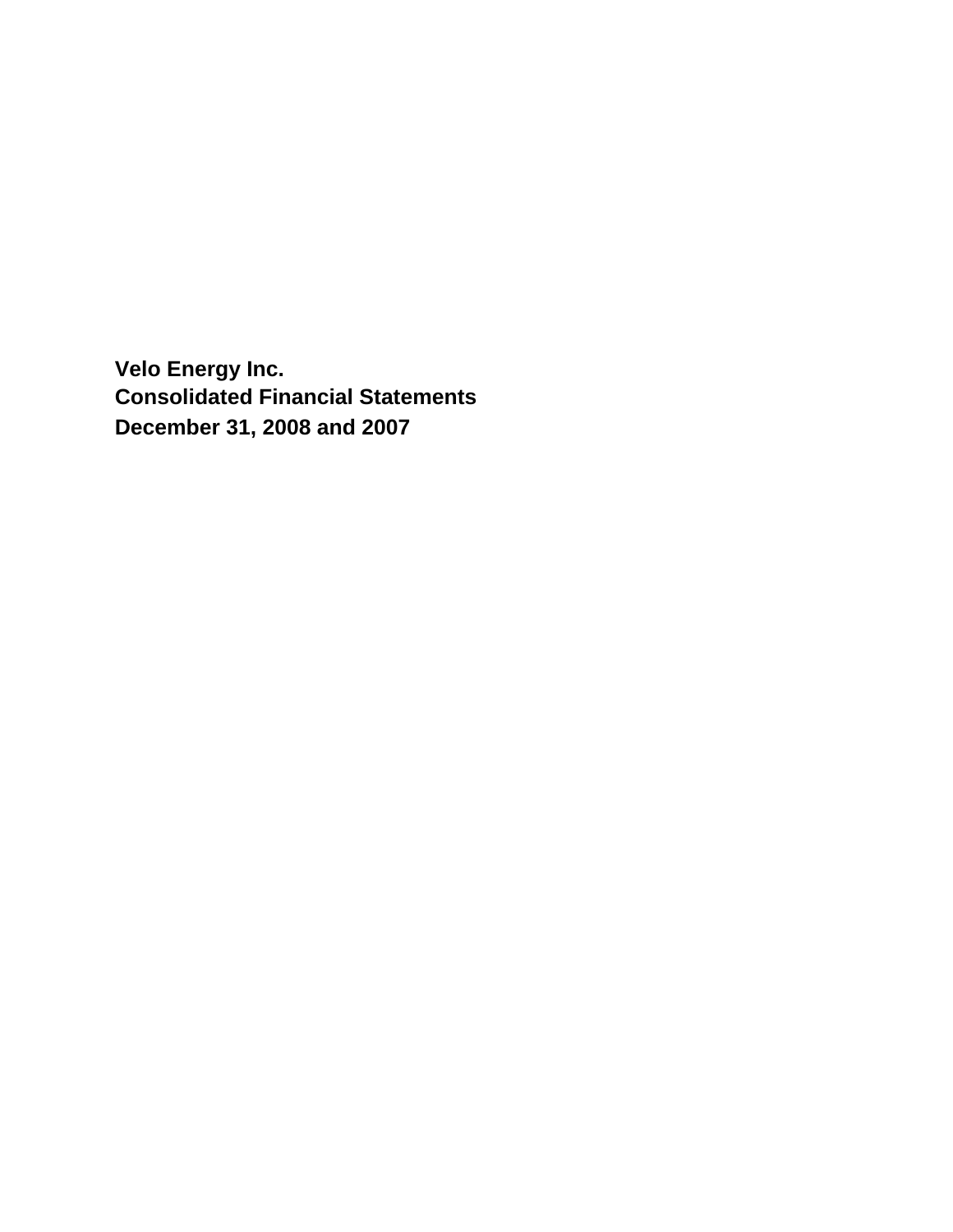#### **MANAGEMENT'S RESPONSIBILITY**

To the Shareholders of Velo Energy Inc.

Management is responsible for the preparation and presentation of the accompanying consolidated financial statements**,** including responsibility for significant accounting judgments and estimates in accordance with Canadian generally accepted accounting principles and ensuring that all information in the annual report is consistent with the statements. This responsibility includes selecting appropriate accounting principles and methods, and making decisions affecting the measurement of transactions in which objective judgment is required.

In discharging its responsibilities for the integrity and fairness of the consolidated financial statements, management designs and maintains the necessary accounting systems and related internal controls to provide reasonable assurance that transactions are authorized, assets are safeguarded and financial records are properly maintained to provide reliable information for the preparation of financial statements.

The Board of Directors and Audit Committee are composed primarily of Directors who are neither management nor employees of the Company. The Board is responsible for overseeing management in the performance of its financial reporting responsibilities, and for approving the financial information included in the annual report. The Audit Committee fulfils these responsibilities by reviewing the financial information prepared by management and discussing relevant matters with management and external auditors. The Committee is also responsible for recommending the appointment of the Company's external auditors.

MacKay LLP, an independent firm of Chartered Accountants, is appointed by the shareholders to audit the consolidated financial statements and report directly to them; their report follows. The external auditors have full and free access to, and meet periodically and separately with, both the Audit Committee and management to discuss their audit findings.

April 10, 2009

"Donald Gee" "Wan Jung"

Chief Executive Officer Chief Financial Officer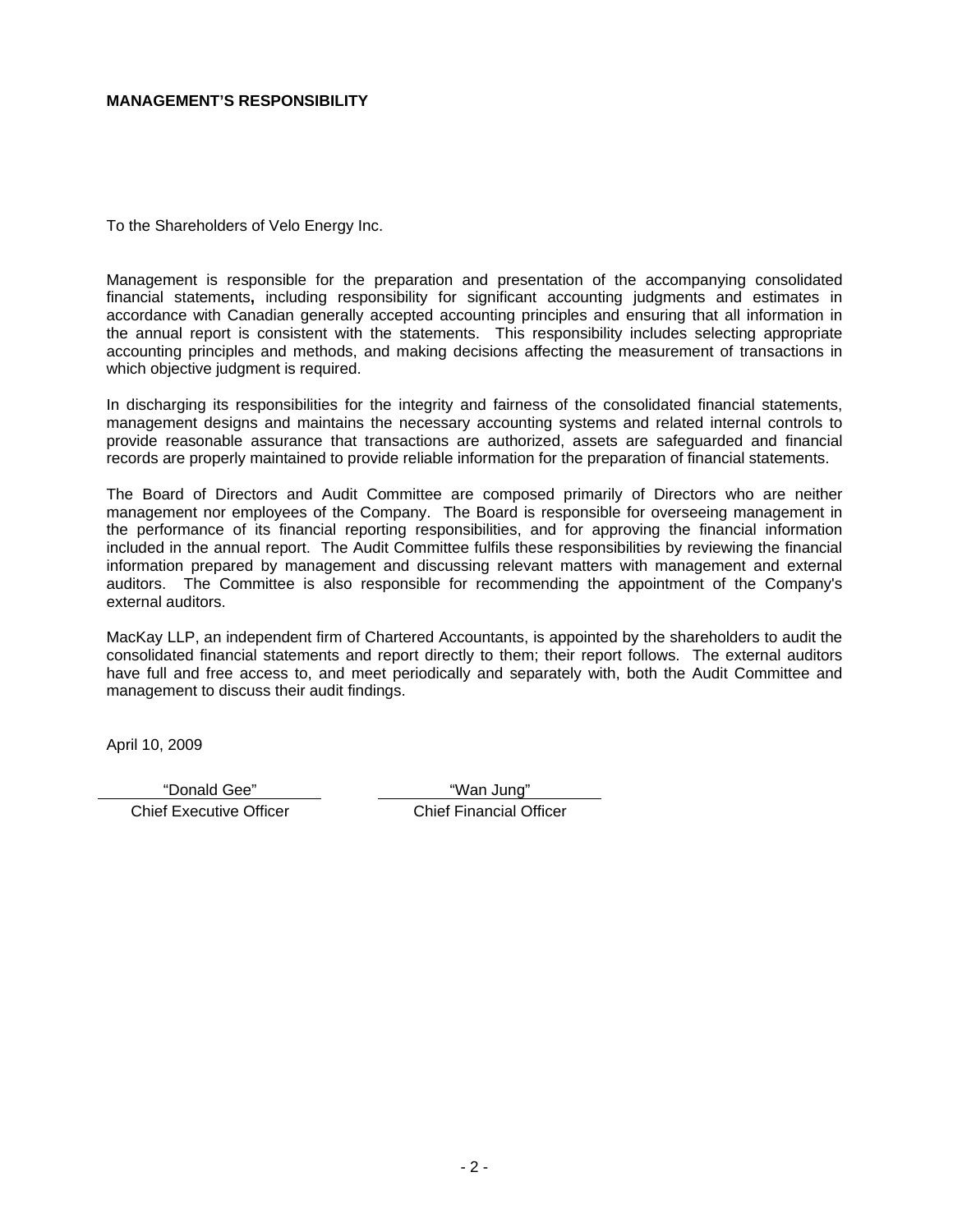**CHARTERED ACCOUNTANTS**  MacKay LLP

1100 – 1177 West Hastings Street Vancouver, BC V6E 4T5 Tel: (604) 687-4511 Fax: (604) 687-5805 Toll Free: 1-800-351-0426 www.MacKayLLP.ca



#### **AUDITORS' REPORT**

To the Shareholders of Velo Energy Inc.

We have audited the consolidated balance sheets of Velo Energy Inc. as at December 31, 2008 and 2007 and the consolidated statements of operations, comprehensive loss and deficit and cash flows for the years then ended. These financial statements are the responsibility of the company's management. Our responsibility is to express an opinion on these financial statements based on our audits.

We conducted our audits in accordance with Canadian generally accepted auditing standards. Those standards require that we plan and perform an audit to obtain reasonable assurance whether the financial statements are free of material misstatement. An audit includes examining, on a test basis, evidence supporting the amounts and disclosures in the financial statements. An audit also includes assessing the accounting principles used and significant estimates made by management, as well as evaluating the overall financial statement presentation.

In our opinion, these consolidated financial statements present fairly, in all material respects, the financial position of the company as at December 31, 2008 and 2007 and the results of its operations and its cash flows for the years then ended in accordance with Canadian generally accepted accounting principles.

> *"MacKay LLP"*  Chartered Accountants

Vancouver, BC April 1, 2009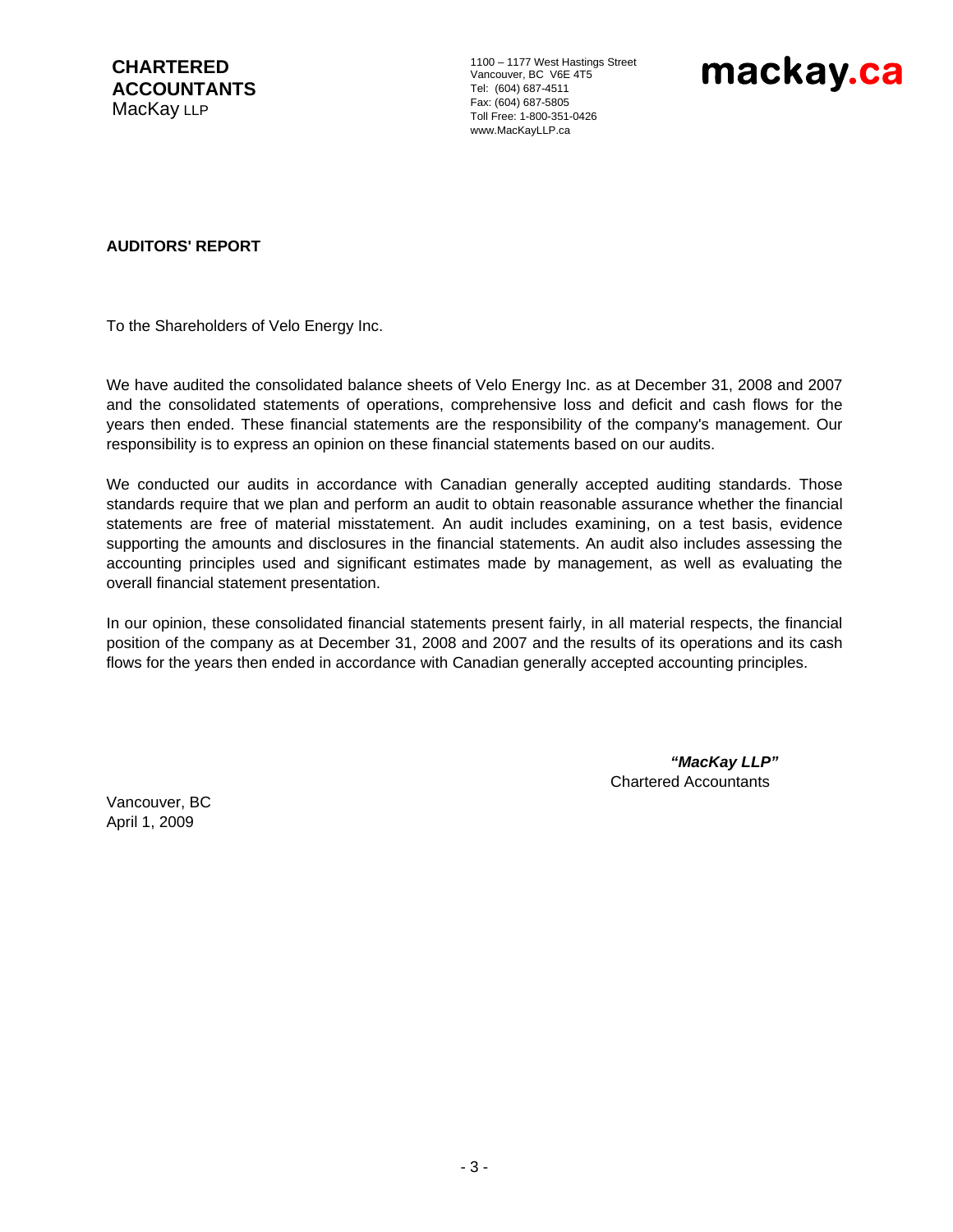# **Velo Energy Inc. Consolidated Balance Sheets As at December 31**

|                                          | 2008            | 2007            |  |
|------------------------------------------|-----------------|-----------------|--|
| <b>Assets</b>                            |                 |                 |  |
| Current                                  |                 |                 |  |
| Cash and cash equivalents                | \$<br>1,350,958 | \$<br>83,258    |  |
| Receivables                              | 6,125           | 82,745          |  |
| Prepaid expenses and deposits (note 6)   |                 | 359,735         |  |
|                                          | \$<br>1,357,083 | \$<br>525,738   |  |
| <b>Liabilities</b>                       |                 |                 |  |
| Current                                  |                 |                 |  |
| Accounts payable and accrued liabilities | \$<br>195,436   | \$<br>1,501,091 |  |
| Indemnity payable (note 5)               | 2,841           | 452,133         |  |
| Asset retirement obligations (note 6)    |                 | 140,000         |  |
|                                          | 198,277         | 2,093,224       |  |
| <b>Shareholders' Equity</b>              |                 |                 |  |
| Share Capital (note 7(a))                | 7,462,924       | 5,583,466       |  |
| Contributed Surplus (note 8)             | 289,094         | 240,394         |  |
| Warrants (note 7(e))                     |                 | 48,700          |  |
| <b>Deficit</b>                           | (6, 593, 212)   | (7, 440, 046)   |  |
|                                          | 1,158,806       | (1, 567, 486)   |  |
|                                          | \$<br>1,357,083 | \$<br>525,738   |  |

See note 1 for going concern See note 14 for contingent liabilities

See accompanying notes to consolidated financial statements

Approved by the Board:

"Donald Gee" "Wan Jung"

Director Director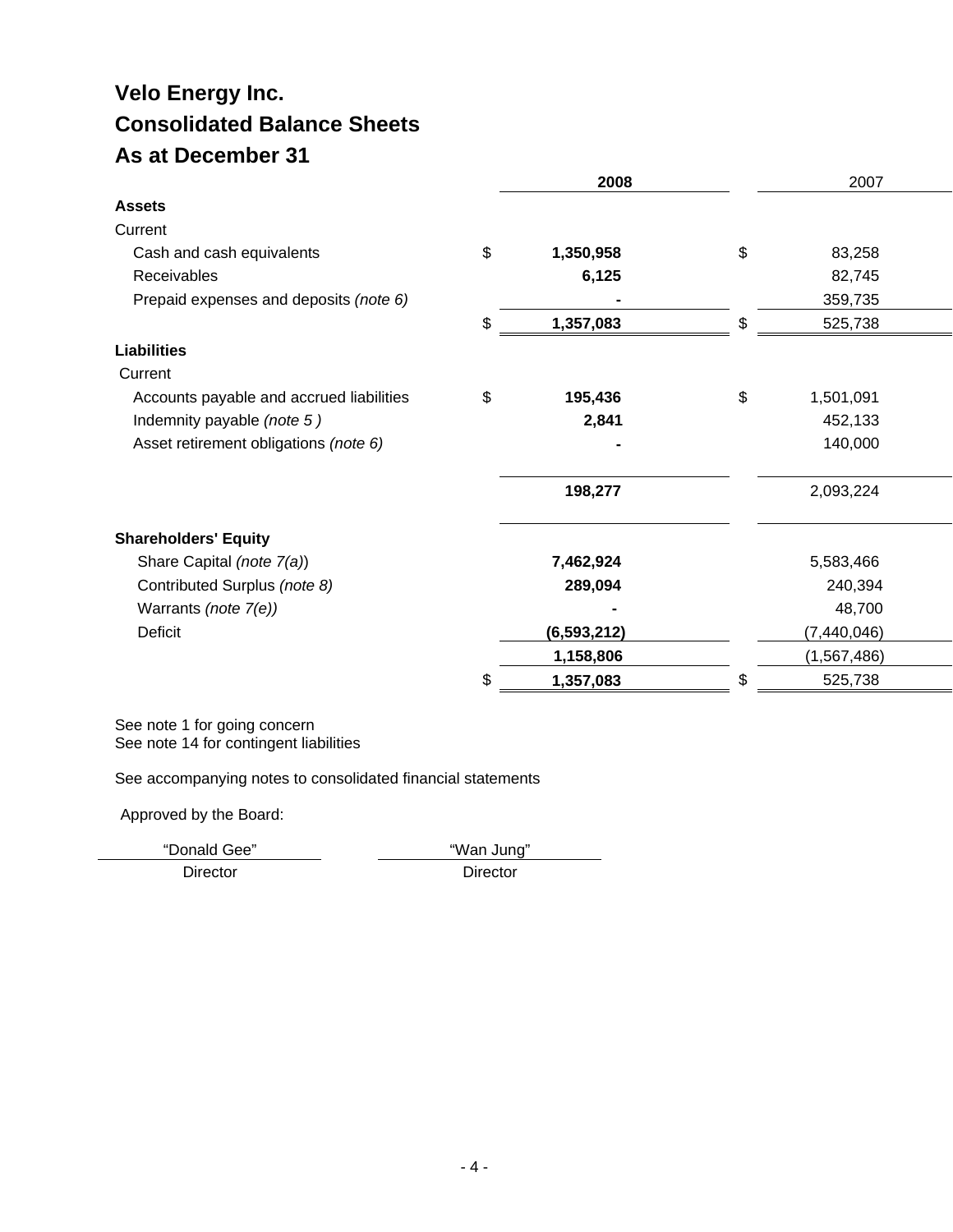# **Velo Energy Inc. Consolidated Statements Of Operations, Comprehensive Loss and Deficit Years Ended December 31**

|                                               | 2008                | 2007              |
|-----------------------------------------------|---------------------|-------------------|
| Natural gas revenue                           | \$                  | \$<br>37,781      |
| <b>Expenses</b>                               |                     |                   |
| General and administrative (note 10)          | 113,732             | 498,710           |
| Interest and penalties                        |                     | 180,518           |
| Operations                                    |                     | 140,221           |
| Stock based compensation (note 7(d))          |                     | 72,724            |
| Impairment of oil & gas properties            |                     | 4,924,364         |
| Goodwill impairment                           |                     | 1,026,400         |
| Loss on disposal of assets                    |                     | 9,895             |
| Depreciation and accretion                    |                     | 8,833             |
|                                               | 113,732             | 6,861,665         |
| <b>Other items</b>                            |                     |                   |
| Interest income                               | 17,657              | 22,323            |
| Gain on disposal of subsidiary (note 3)       | 942,909             |                   |
|                                               | 960,566             | 22,323            |
| Net income (loss) before income tax           | 846,834             | (6,801,561)       |
| Future income tax recovery (note 9)           |                     | 128,313           |
| Net and comprehensive income (loss)           | 846,834             | (6,673,248)       |
| Deficit, beginning of year                    | (7, 440, 046)       | (766,798)         |
| Deficit, end of year                          | \$<br>(6, 593, 212) | \$<br>(7,440,046) |
|                                               |                     |                   |
| Income (loss) per share (basic and diluted)   | \$<br>0.02          | \$<br>(0.23)      |
| Weighted average number of shares outstanding | 44,836,085          | 29,618,344        |
|                                               |                     |                   |

See note 1 for going concern

See accompanying notes to consolidated financial statements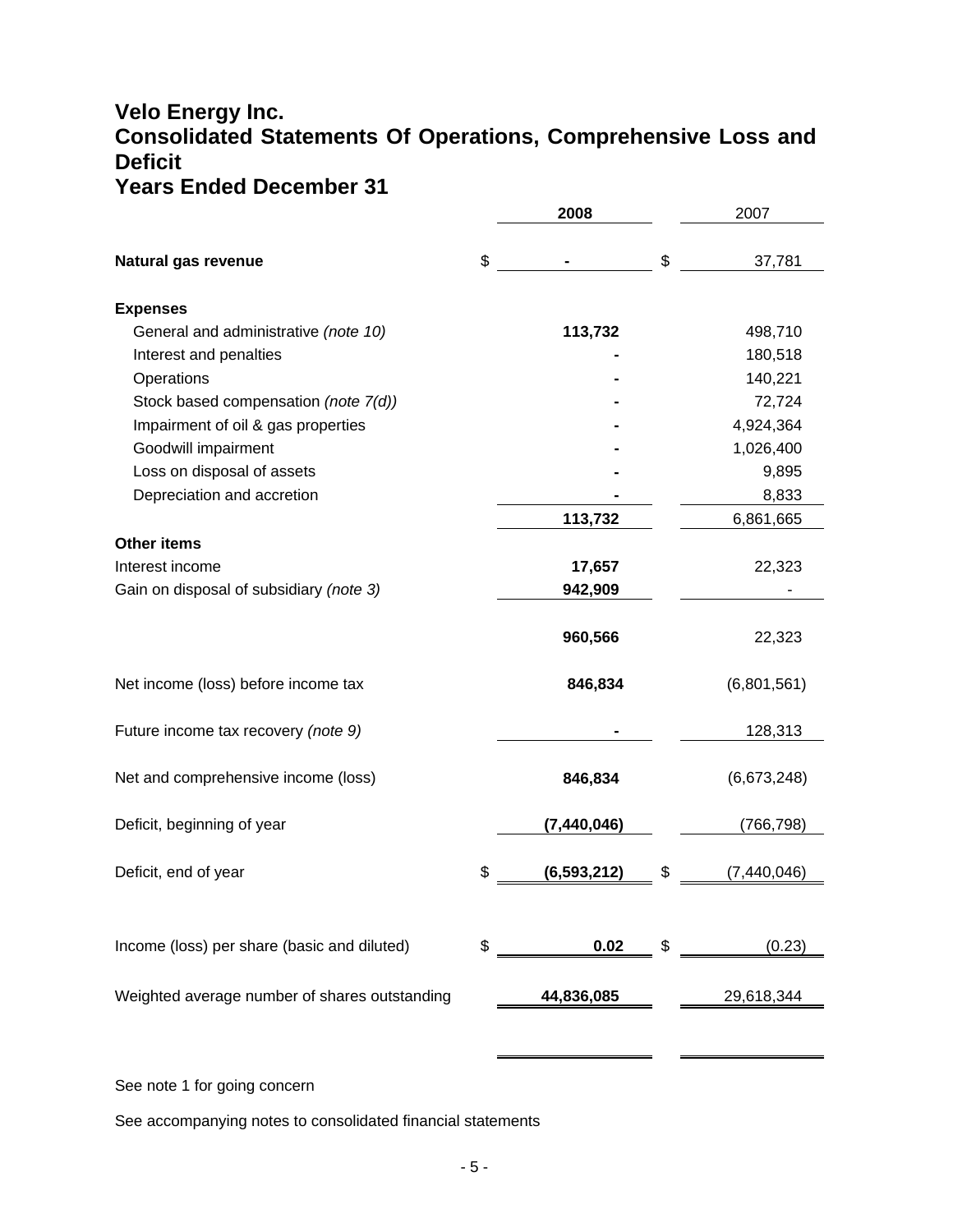# **Velo Energy Inc. Consolidated Statements Of Cash Flows Years Ended December 31**

|                                            | 2008            | 2007              |  |
|--------------------------------------------|-----------------|-------------------|--|
| Cash Provided By (Used In)                 |                 |                   |  |
| <b>Operating Activities</b>                |                 |                   |  |
| Net income (loss)                          | \$<br>846,834   | \$<br>(6,673,248) |  |
| Add non-cash items:                        |                 |                   |  |
| Stock-based compensation                   |                 | 72,724            |  |
| Impairment of oil & gas properties         |                 | 4,924,364         |  |
| Goodwill impairment                        |                 | 1,026,400         |  |
| Loss on disposal of assets                 |                 | 9,895             |  |
| Gain on disposal of subsidiary             | (942, 909)      |                   |  |
| Future income tax recovery                 |                 | (128, 313)        |  |
| Amortization                               |                 | 8,833             |  |
|                                            | (96, 075)       | (759, 345)        |  |
| Net change in non-cash working capital     | (64, 990)       | (245, 332)        |  |
|                                            | (161, 065)      | (1,004,677)       |  |
| <b>Financing Activities</b>                |                 |                   |  |
| Issuance of common shares                  | 1,500,000       |                   |  |
| Share issue costs                          | (69, 834)       | (13,999)          |  |
| Net change in non-cash working capital     |                 | 141,013           |  |
|                                            | 1,430,166       | 127,014           |  |
| <b>Investing Activities</b>                |                 |                   |  |
| Additions to property, plant and equipment |                 | (1, 180, 289)     |  |
| Net change in non-cash working capital     |                 | (1,053,703)       |  |
| Sale of subsidiary                         |                 |                   |  |
| Disposal of cash                           | (1, 402)        |                   |  |
|                                            | (1, 401)        | (2, 233, 992)     |  |
| Increase (decrease) in cash during year    | 1,267,700       | (3, 111, 655)     |  |
| Cash, beginning of year                    | 83,258          | 3,194,913         |  |
| Cash, end of year                          | \$<br>1,350,958 | \$<br>83,258      |  |
| Supplemental cash flow information         |                 |                   |  |
| Interest paid                              | \$              | \$                |  |
| Income taxes paid                          | \$              | \$                |  |
| Components of cash and cash equivalents    |                 |                   |  |
| Cash on deposit                            | \$<br>10,958    | \$<br>83,258      |  |
| Guaranteed investment certificates         | \$<br>1,340,000 | \$                |  |
|                                            | \$<br>1,350,958 | \$<br>83,258      |  |

See note 1 for going concern

See accompanying notes to consolidated financial statements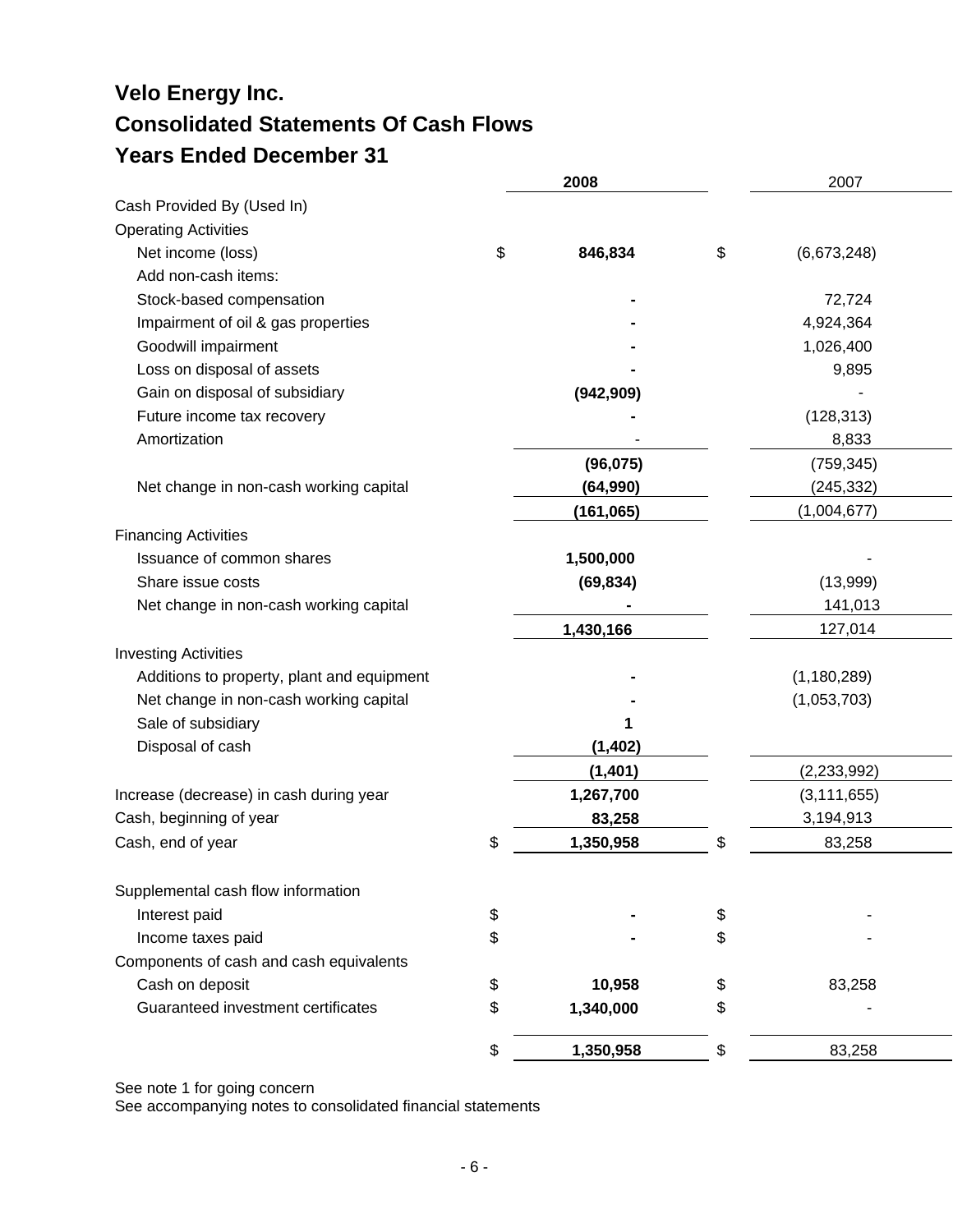#### **1. Nature of Operations and Going Concern**

Velo Energy Inc. ("Velo" or the "Company") was incorporated on July 8, 2004 and was originally classified as a Capital Pool Corporation as defined in Policy 2.4 of the TSX Venture Exchange Corporate Finance Manual and Policies. Effective May 31, 2006, the Company purchased all of the outstanding shares of Velo Energy Ltd. by the issuance of 3,333,334 common shares of the Company. This was an arm's length transaction and constituted the Company's Qualifying Transaction under the rules of the TSX Venture Exchange. As a result of that transaction the Company was in the business of exploration, development and production of crude oil, natural gas and natural gas liquids in Western Canada. On July 9, 2008, the Company disposed of the subsidiary Velo Energy Ltd. for proceeds of \$1 (note 3).

These financial statements have been prepared on a going concern basis which assumes that the Company will be able to realize its assets and discharge its liabilities in the normal course of business for the foreseeable future. The continuing operations of the Company are dependant upon its ability to continue receiving financial support from shareholders and directors, raising adequate financing and generating profitable operations in the future. As at December 31, 2008, the Company had an accumulated deficit of \$6,593,212 and working capital of \$1,158,806. There are no assurances that the Company will achieve profitable operations. These financial statements do not reflect adjustments in the carrying value of the assets and liabilities, the reported revenue and expenses, and the balance sheet classifications used that would be necessary if the going concern assumption were not appropriate, and that such adjustments could be material.

#### **2. Significant Accounting Policies**

 These consolidated financial statements have been prepared by the Company in accordance with Canadian generally accepted accounting principles and are summarized below.

### **Adoption of New Accounting Standards**

Effective January 1, 2008, the Company implemented the new CICA Handbook Section 1400 "General standards of financial presentation" to include requirements to assess and disclose the Company's ability to continue as a going concern.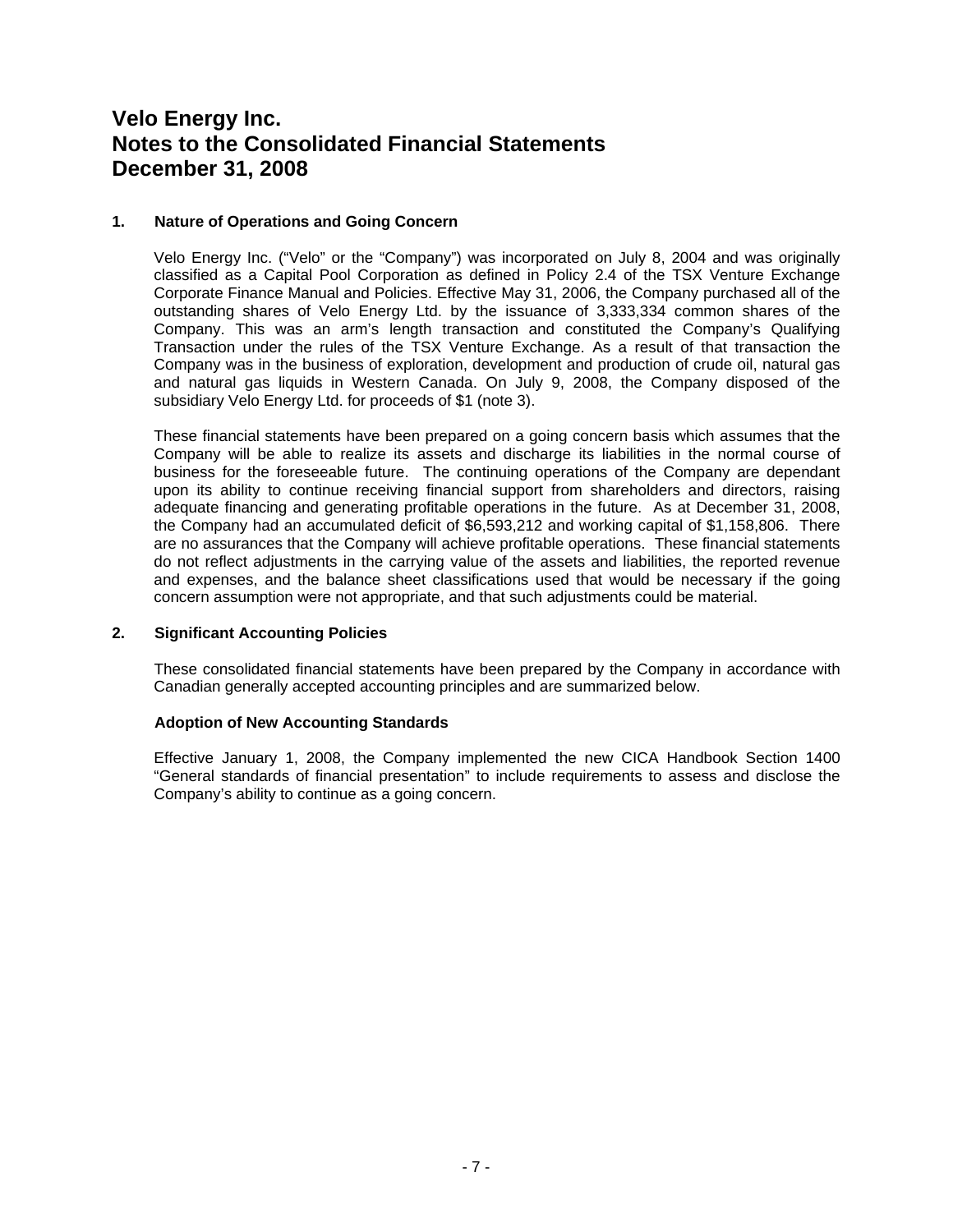### **2. Significant Accounting Policies (continued)**

### **Adoption of New Accounting Standards (continued)**

Effective January 1, 2008, the Company adopted the new recommendations of the Canadian Institute of Chartered Accountants ("CICA") under Section 3862, *Financial Instruments Disclosures*, Section 3863, *Financial Instrument - Presentation* and Section 1535, *Capital Disclosures*. *Financial Instruments* Section 3862 requires entities to provide disclosures in their financial statements that enable users to evaluate (a) the significance of financial instruments for the entity's financial position and performance; and (b) the nature and extent of risks arising from financial instruments to which the entity is exposed during the period and at the balance sheet date, and how the entity manages those risks. The principles in this section complement the principles for recognizing, measuring and presenting financial assets and financial liabilities in Section 3855, *Financial Instruments - Recognition and Measurement*, Section 3863 and Section 3865,*Hedges*. Section 3863 is to enhance financial statement users' understanding of the significance of financial instruments to an entity's financial position, performance and cash flows. This section establishes standards for presentation of financial instruments and non-financial derivatives. It deals with the classification of financial instruments, from the perspective of the issuer, between liabilities and equity, the classification of related interest, dividends, losses and gains, and the circumstances in which financial assets and financial liabilities are offset.

The adoption of Sections 3862 and 3863 had no impact on the Company's consolidated financial statements. *Capital Disclosures* Section 1535 establishes standards for disclosing information about an entity's capital and how it is managed.

The Company has included the required disclosure in Notes 11 and 12.

### **Basis of Consolidation**

These consolidated financial statements include the accounts of Velo Energy Inc. and Velo Energy Ltd., its wholly-owned subsidiary from the date of acquisition, May 31, 2006 to the date of disposal, July 9, 2008.

### **Revenue Recognition**

The Company recognizes interest income as it is earned and natural gas revenue when it is delivered.

#### **Property, Plant and Equipment**

The Company has adopted the Canadian Institute of Chartered Accountants Accounting Guideline 16 on Full Cost Accounting for Oil and Gas Companies. In applying the full cost guideline, all costs relating to the acquisition of, exploration for and development of oil and gas reserves are accumulated in a single Canadian cost centre. Such costs include lease acquisition, lease rentals on undeveloped properties, geological and geophysical, drilling both productive and non-productive wells, production equipment and overhead charges directly related to acquisition, exploration and development activity.

Gains or losses are not recognized upon the disposition of oil and gas properties unless such a disposition would change the depletion rate by 20% or more. Gains and losses are recognized upon the disposition of other assets.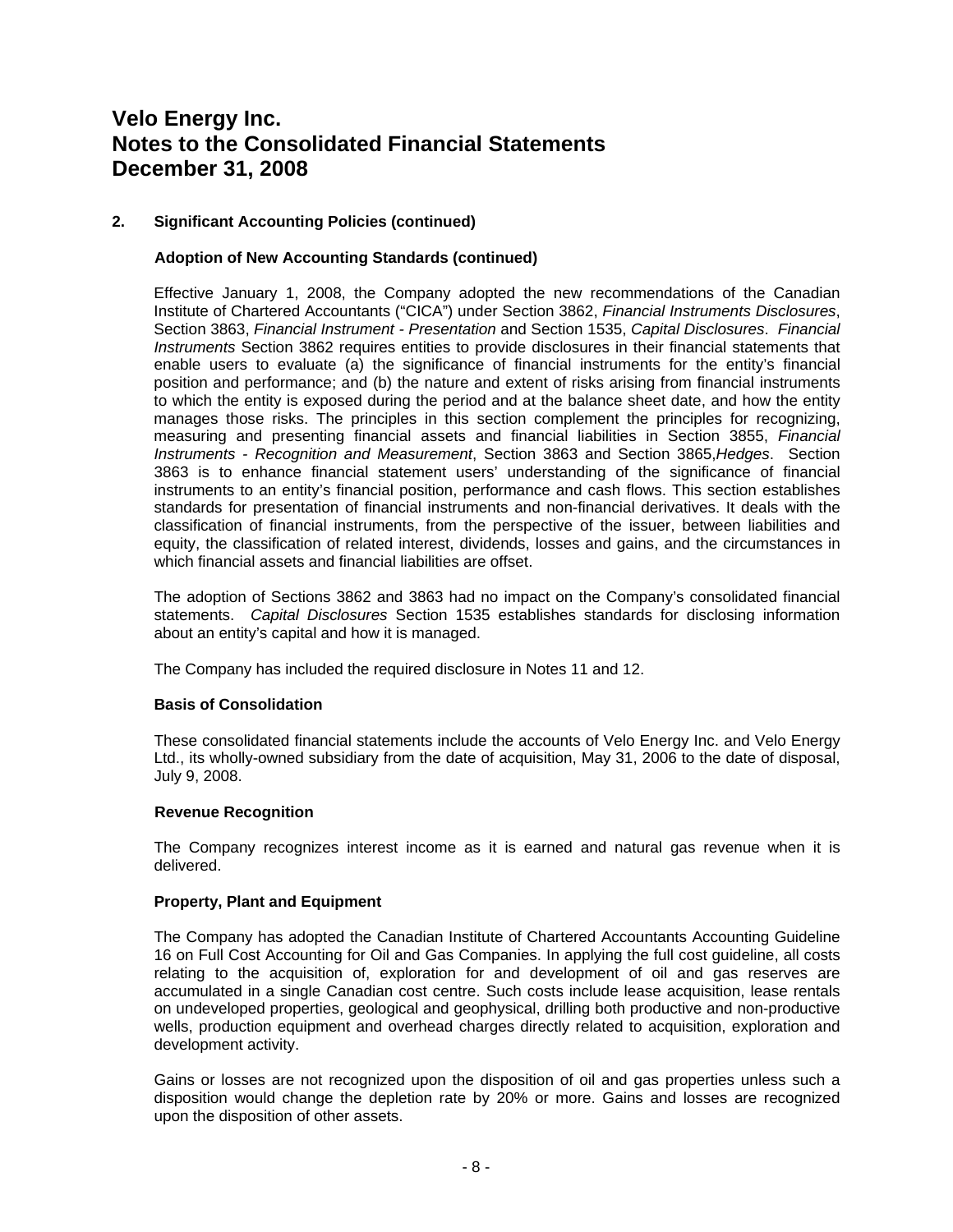### **2. Significant Accounting Policies (continued)**

#### **Property, Plant and Equipment (continued)**

All costs of acquisition, exploration and development of oil and gas reserves, associated tangible plant and equipment costs (net of salvage value), and estimated costs of future development of proven undeveloped reserves are depleted and depreciated by the unit of production method based on estimated gross proven reserves as determined by independent engineers.

Costs of unproved properties and seismic costs on undeveloped land are excluded from oil and gas properties for the purpose of calculating depletion.

The relative volumes of oil and natural gas reserves and production are converted to equivalent barrels of oil based on the relative energy content of each product on a 1 barrel to 6 thousand cubic feet basis.

In applying the full cost guideline, the Company calculates its ceiling test by comparing the carrying value of property, plant and equipment to the sum of the undiscounted cash flows expected to result from the future production of proved reserves and the sale of unproved properties. Cash flows are based on third party quoted forward prices adjusted for transportation and quality. Should the ceiling test result in an excess of carrying value, the Company would then measure the amount of the impairment by comparing the carrying amounts of property, plant and equipment to an amount equal to the estimated net present value of future cash flows from proved plus probable reserves and the sale of unproved properties. A risk free interest rate is used to arrive at the net present value of future cash flows. Any excess is recorded as a permanent impairment.

Other capital assets are recorded at cost and are depreciated on a straight–line basis over their estimated life.

#### **Joint Ventures**

The Company conducts exploration, development and production activities jointly with others and, accordingly, these financial statements reflect only the Company's proportionate interest in such activities.

#### **Goodwill**

Goodwill is recorded at cost and not amortized. The Company tests for potential impairment of goodwill on an annual basis and, should it be determined that goodwill is impaired, the asset is written down at that time.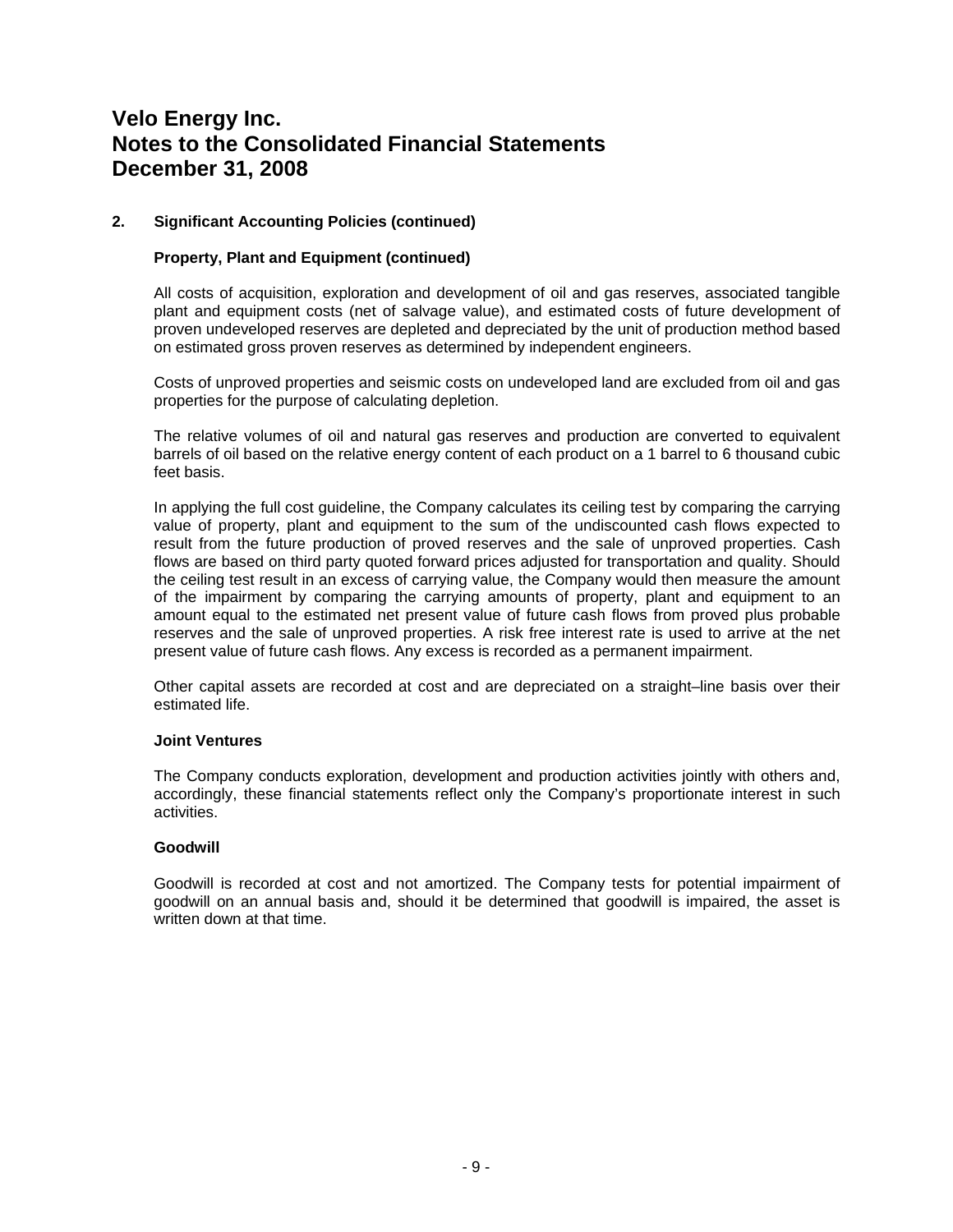# **2. Significant Accounting Policies (continued)**

### **Asset Retirement Obligations**

The Company recognizes the fair value of the liability for an asset retirement obligation in the period in which it is incurred and records a corresponding increase in the carrying value of the related long-lived asset. The fair value is determined through a review of engineering studies, industry guidelines, and management's estimate on a site by site basis. The liability is subsequently adjusted for the passage of time, and is recognized as an accretion expense in the consolidated statement of operations. The liability is also adjusted due to revisions in either the timing or the amount of the original estimated cash flows associated with the liability. The increase in the carrying value of the asset is amortized using the unit of production method based on estimated gross proven reserves as determined by independent engineers.

#### **Financial instruments**

CICA Handbook Section 3251, *Equity*, Section 3855, *Financial Instruments - Recognition and Measurement* and Section 3861, *Financial Instruments - Disclosure and Presentation,* all financial instruments are classified into one of the following five categories: held-for-trading, held-to-maturity investments, loans and receivables, available-for-sale assets or other financial liabilities. All financial instruments, including derivatives, are included on the balance sheet and are measured at fair market value upon inception with the exception of certain related party transactions. Subsequent measurement and recognition of change in the fair value of financial instruments depends on their initial classification. Held-for-trading financial investments are measured at fair value and all gains and losses are included in operations in the period in which they arise. Available-for-sale financial instruments are measured at fair value with revaluation gains and losses included in other comprehensive income until the asset is removed from the balance sheet. Loans and receivables, held to maturity investments and other financial liabilities are measured at amortized cost using the effective interest method. Gains and losses upon inception, derecognition, impairment write-downs and foreign exchange translation adjustments are recognized immediately. Transaction costs related to financial instruments will be expensed in the period incurred.

The Company has designated its cash and cash equivalents as held-for-trading, which are measured at fair value. Amounts receivable are classified as loans and receivables, which are measured at amortized cost. Accounts payable and accrued liabilities are classified as other financial liabilities, which are measured at amortized cost.

#### **Flow-through Shares**

The Company provides certain share subscribers with a flow-through component for tax benefits available on qualifying Canadian exploration, development and related provincial grants. Upon renunciation forms being filed with the appropriate tax authorities, the Company will reduce share capital and record a temporary future income tax liability for the amount of the tax deduction renounced to shareholders. In instances where the Company has sufficient deductible temporary differences available to offset the renounced tax deductions, the realization of the deductible temporary differences will be credited to income in the period of renunciation.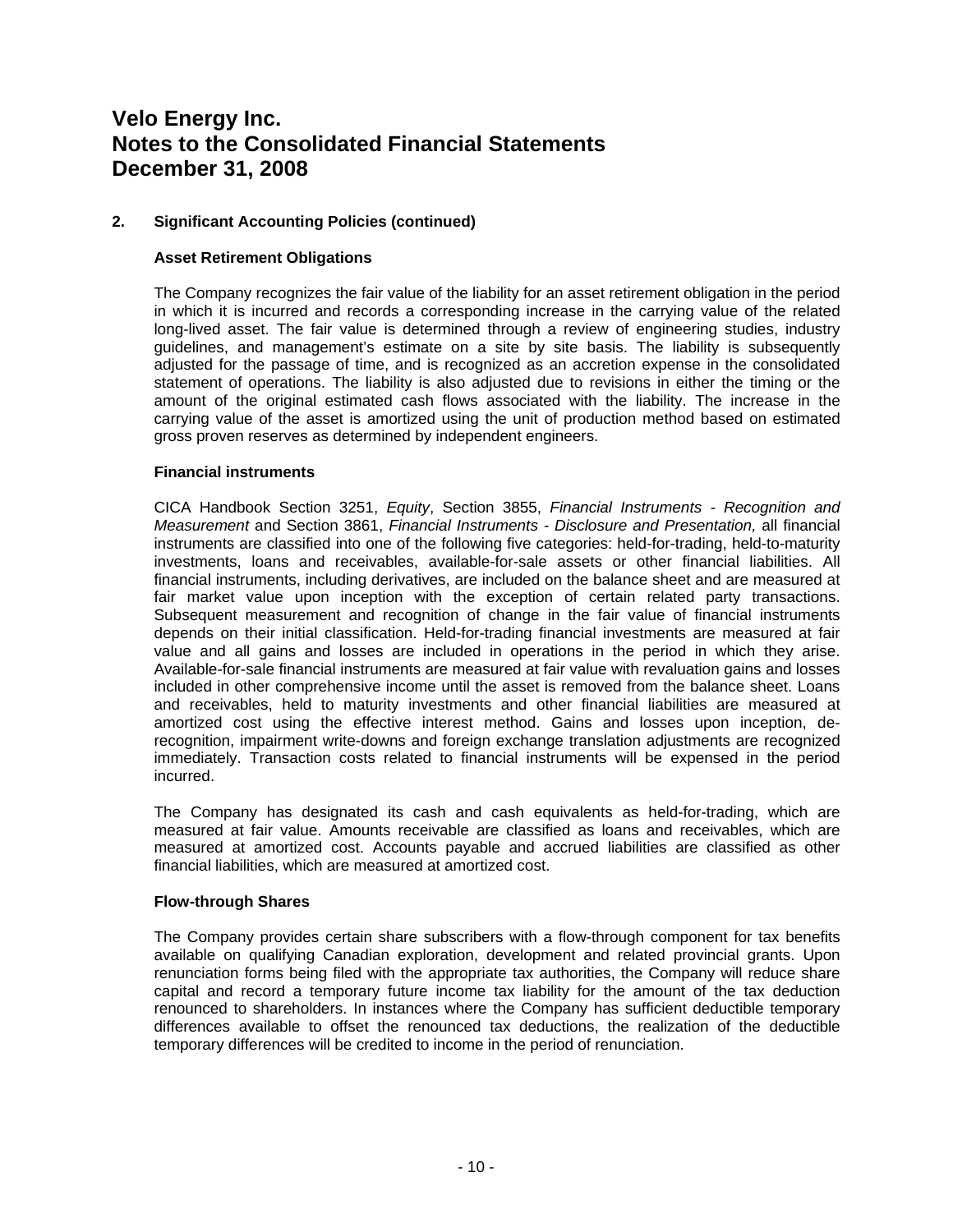# **2. Significant Accounting Policies (continued)**

### **Stock-based Compensation**

The Company accounts for stock options granted to directors, officers, employees and nonemployees using the fair value method of accounting. Accordingly, the fair value of the options at the date of the grant is determined using the Black-Scholes option pricing model and stockbased compensation is accrued and charged to operations, with an offsetting credit to contributed surplus, on a straight-line basis over the vesting periods. The fair value of stock options granted to non-employees is re-measured at the earlier of each financial reporting or vesting date, and any adjustment is charged or credited to operations upon re-measurement. If and when the stock options are exercised, the applicable amounts of contributed surplus are transferred to share capital. The Company has not incorporated an estimated forfeiture rate for stock options that will not vest; rather the Company accounts for actual forfeitures as they occur.

#### **Future Income Taxes**

The Company follows the asset and liability method of accounting for income taxes. Under this method, The Company records future income taxes for the effect of any difference between the accounting and income tax basis of an asset or liability and the benefit of losses carried forward for tax purposes, using the substantively enacted income tax rates. Accumulated future income tax balances are adjusted to reflect changes in income tax rates that are substantively enacted with the adjustment being recognized in earnings in the period that the change occurs. Future tax assets are recognized to the extent that they are more likely than not to be realized.

#### **Loss Per Share**

The calculation of basic loss per share is based on the weighted average numbers of shares outstanding.

The treasury stock method of calculating diluted earnings per share is used whereby any proceeds from the exercise of stock options or other dilutive instruments are assumed to be used to purchase common shares at the average market price during the period. The assumed conversion of outstanding common share warrants and options has an anti-dilutive impact in 2008 and 2007.

#### **Use of Estimates**

The amounts recorded for amortization and depletion of the petroleum and natural gas properties and for site restoration and reclamation are based on estimates of reserves and future costs. The ceiling test calculation is based on estimates of proven reserves, production rates, oil and gas prices, future costs and other relevant assumptions. By their nature, these estimates, and those related to the future cash flows used to assess impairment, are subject to measurement uncertainty and their impact on the financial statements of future periods could be material.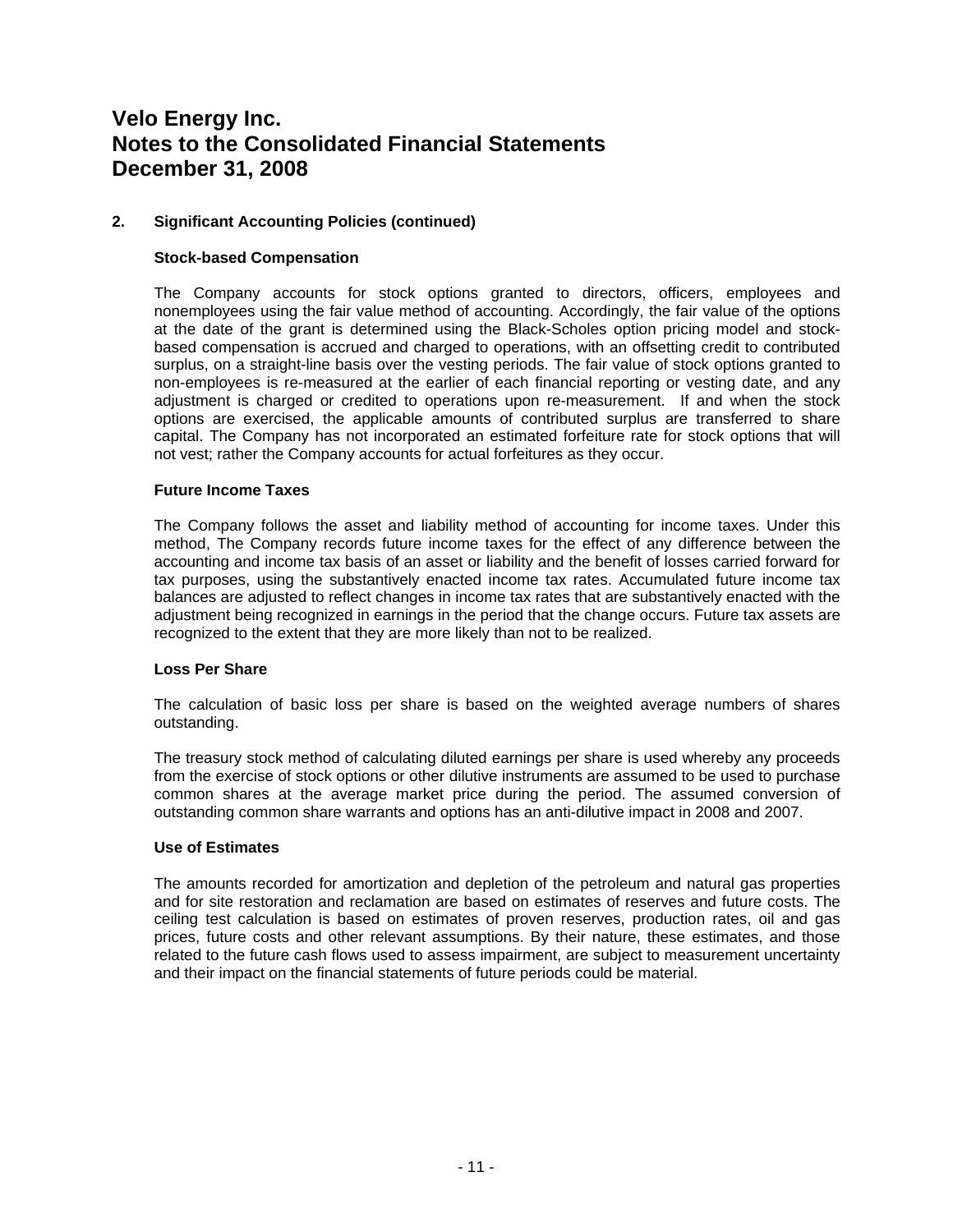# **2. Significant Accounting Policies (continued)**

### **Valuation of equity units issued in private placements**

The Company has adopted a residual value method with respect to the measurement of shares and warrants issued as private placement units. The residual value method first allocates value to the more easily measurable component based on fair value and then the residual value, if any, to the less easily measurable component.

The fair value of the common shares issued in the private placements was determined to be the more easily measurable component and were valued at their fair value, as determined by the closing quoted bid price on the announcement date. The balance, if any, was allocated to the attached warrants. Any fair value attributed to the warrants is recorded as contributed surplus.

#### **Accounting Polices to be Adopted**

#### **International financial reporting standards ("IFRS")**

In 2006, the CICA Accounting Standards Board (AcSB) published a new strategic plan that will significantly affect financial reporting requirements for Canadian companies. The AcSB strategic plan outlines the convergence of Canadian GAAP with IFRS over an expected five year transitional period. In February 2008, the AcSB announced that 2011 is the changeover date for publicly-listed companies to use IFRS, replacing Canada's own GAAP. The date is for interim and annual financial statements relating to fiscal years beginning on or after January 1, 2011. The Company's transition date of January 1, 2011 will require the restatement for comparative purposes of amounts reported by the Company for the year ended December 31, 2010. While the Company has begun assessing the adoption of IFRS for 2011, the financial reporting impact of the transition to IFRS cannot be reasonably estimated at this time.

#### **Goodwill and Intangible Assets**

The AcSB issued CICA Handbook Section 3064 which replaces Section 3062, Goodwill and Other Intangible Assets, and Section 3450, Research and Development Costs. This new section establishes standards for the recognition, measurement, presentation and disclosure of goodwill subsequent to its initial recognition and of intangible assets. Standards concerning goodwill remain unchanged from the standards included in the previous Section 3062. The section applies to interim and annual financial statements relating to fiscal years beginning on or after October 1, 2008. Management does not expect that the adoption of this new standard will have a material impact on the Company's financial statements.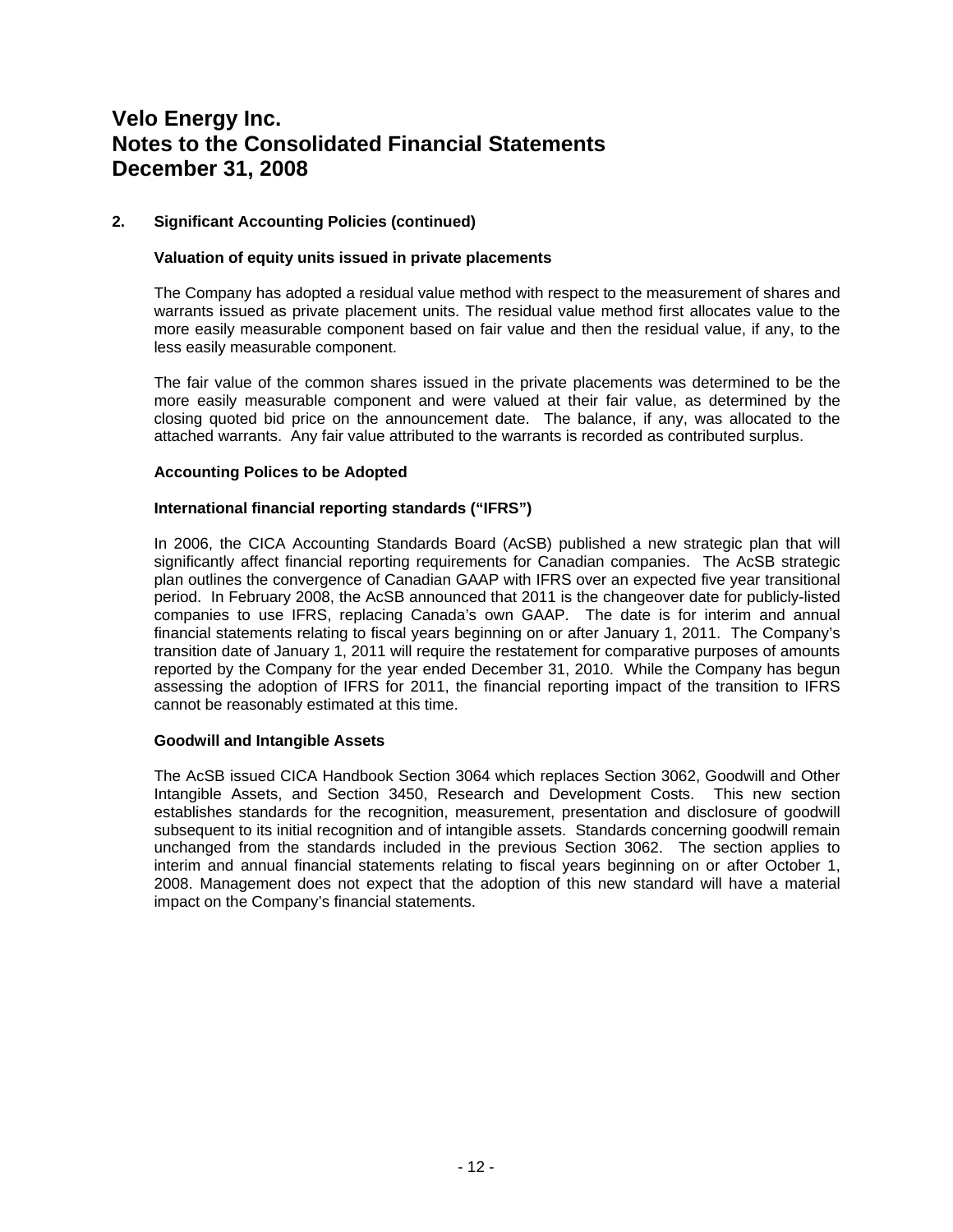#### **3. Business Acquisitions and Disposal**

On May 31, 2006 the Company acquired all of the shares of Velo Energy Ltd., a private oil and gas company. The acquisition was accounted for by the purchase method and the excess of the purchase price over the net assets acquired was allocated to goodwill.

At December 31, 2007, the Company tested goodwill for impairment and determined that based on the impairment of the oil and gas properties that the goodwill was impaired. As a result a goodwill impairment charge was recorded for \$1,026,400.

By agreement dated and effective July 9, 2008, the Company sold the business and all of the assets and liabilities of its wholly-owned subsidiary Velo Energy Ltd. for \$1. The gain on disposal was determined as follows:

| Legal expenses reimbursed by parent in connection with disposal                                                                                                                               | (38,025)<br>942,910                                                     |
|-----------------------------------------------------------------------------------------------------------------------------------------------------------------------------------------------|-------------------------------------------------------------------------|
| Net liabilities                                                                                                                                                                               | (1,369,740)<br>980,935                                                  |
| Accounts payable and accrued liabilities<br>Asset retirement obligations                                                                                                                      | (1, 235, 755)<br>(133,985)                                              |
| Cash and cash equivalents<br><b>Receivables</b><br>Prepaid expenses and deposits<br>Property, plant and equipment<br>Accumulated amortization and write down of property, plant and equipment | \$<br>1,402<br>45.293<br>342,110<br>4,939,584<br>(4,939,584)<br>388,805 |

#### **4. Property, Plant and Equipment**

|                                                                           | 2008 |             |                |                                |    |  |            |  |
|---------------------------------------------------------------------------|------|-------------|----------------|--------------------------------|----|--|------------|--|
|                                                                           |      | Accumulated |                |                                |    |  |            |  |
|                                                                           | Cost |             |                | Amortization<br>and write down |    |  | <b>Net</b> |  |
| Oil and gas properties and equipment<br>Furniture, fixtures and equipment |      |             |                |                                | S. |  |            |  |
|                                                                           |      |             | $\blacksquare$ |                                |    |  |            |  |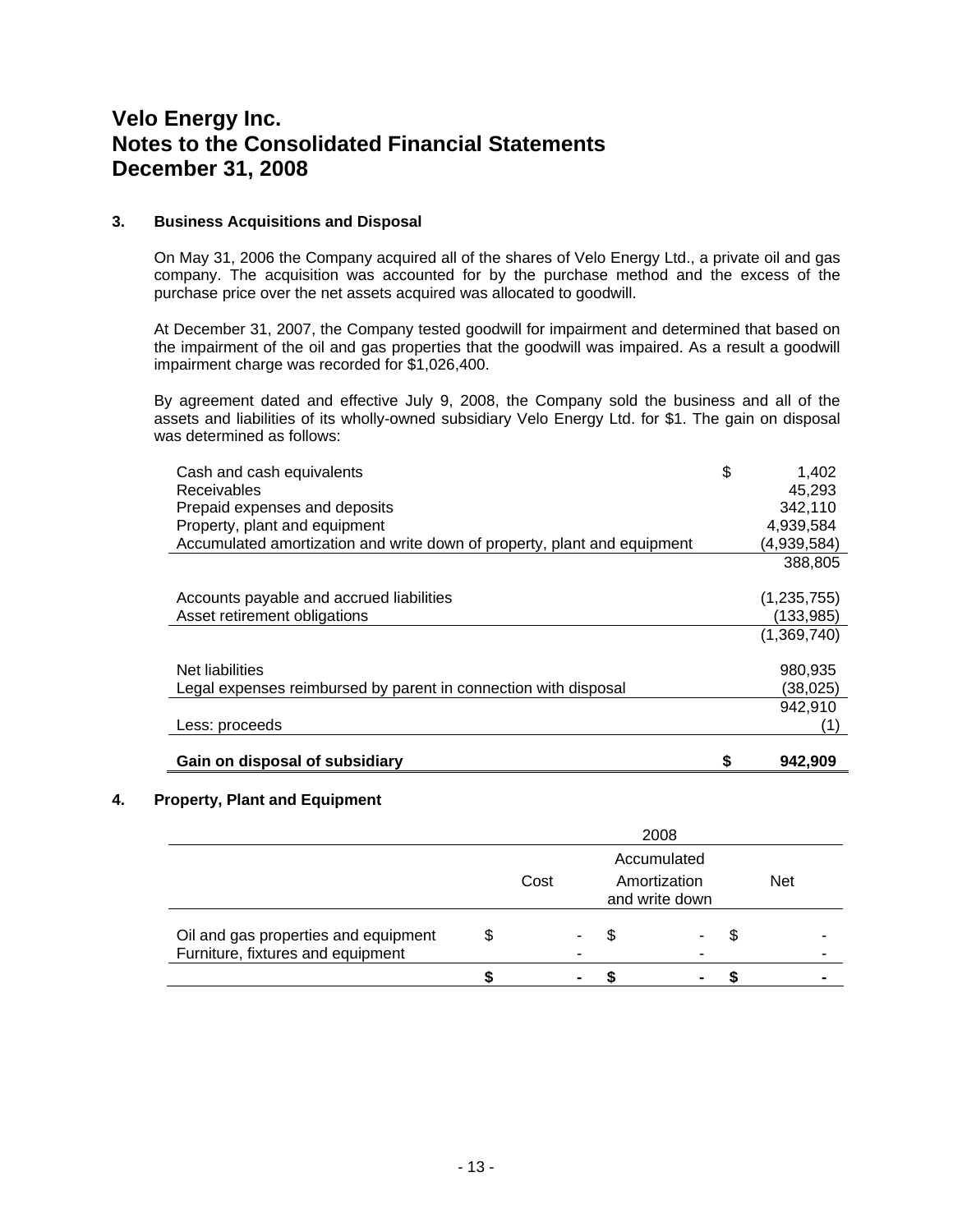# **4. Property, Plant and Equipment (continued)**

|                                                                           |   |                     |                                | 2007                |   |            |                |
|---------------------------------------------------------------------------|---|---------------------|--------------------------------|---------------------|---|------------|----------------|
|                                                                           |   |                     |                                | Accumulated         |   |            |                |
|                                                                           |   | Cost                | Amortization<br>and write down |                     |   | <b>Net</b> |                |
| Oil and gas properties and equipment<br>Furniture, fixtures and equipment | S | 4,915,066<br>24,518 | \$.                            | 4,915,066<br>24,518 | S |            | -<br>۰         |
|                                                                           |   | 4.939.584           |                                | 4,939,584           |   |            | $\blacksquare$ |

In 2008 \$Nil (2007 - \$21,000) of general and administrative expenses were capitalized to property, plant and equipment.

#### **5. Indemnity Payable**

The Company issued \$1,977,000 of flow through shares in December, 2006. The Company failed to spend the full \$1,977,000 on qualifying expenditures as at December 31, 2007, the final day for qualification. As part of the subscription agreement the Company agreed to indemnify the subscribers of the flow through shares in the event of such an occurrence. The shortfall of \$990,536 of qualified expenditures resulted in the indemnity payable of \$452,133. The highest marginal tax rate of a subscriber's province of residence was used to calculate the payable.

In July, 2008 the Company extinguished \$449,292 of the indemnity claims for common shares of the Company. The issue price of the shares was \$0.075 per share, resulting in 5,990,554 shares being issued.

#### **6. Asset Retirement Obligations**

At December 31, 2007, the Company had recorded \$140,000 for future asset retirement obligations of the subsidiary.

The asset retirement obligation was determined using the following assumptions:

- The total amount of undiscounted future cash flows to settle the liability is estimated to be \$140,000
- The liability is estimated to be settled within a year.

Deposits are being held by the Energy Utility Board as collateral for these obligations. The deposits and asset retirement obligation were included in the disposal of the subsidiary (note 3).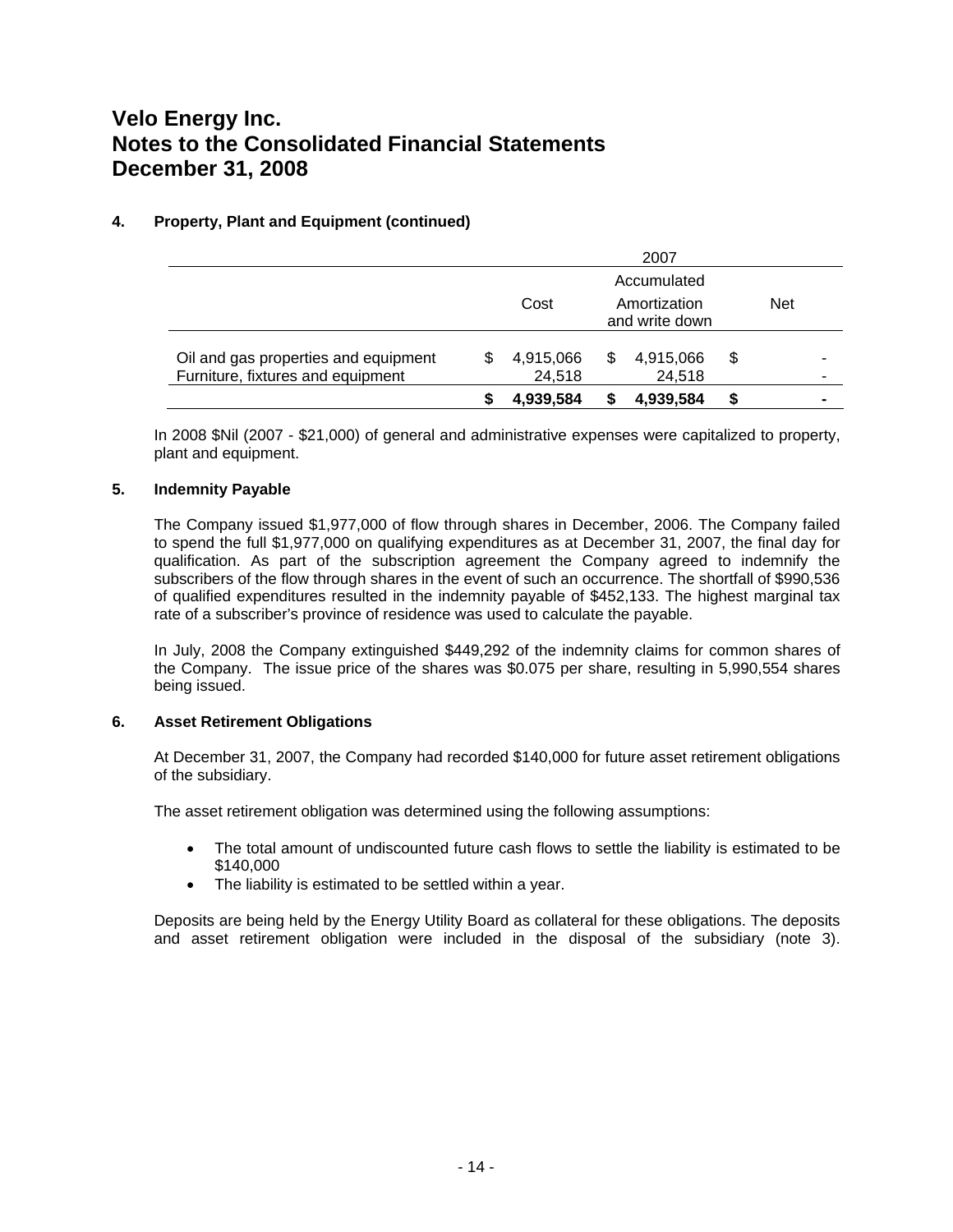# **7. Share Capital**

# **a) Authorized and Issued Common Shares**

#### Authorized

An unlimited number of common voting shares (the "Common Shares") without nominal or par value and an unlimited number of preferred shares issuable in series.

#### Issued Share Capital

The issued share capital is as follows:

|                                                                                                             | Number of<br>Common<br><b>Shares</b> | Amount                              |
|-------------------------------------------------------------------------------------------------------------|--------------------------------------|-------------------------------------|
| Balance December 31, 2006                                                                                   | 29,618,334                           | 6,177,911<br>S                      |
| Share issuance costs<br>Indemnity on unspent flow through funds<br>Tax effect of flow-through common shares |                                      | (13,999)<br>(452, 133)<br>(128,313) |
| Balance, December 31, 2007                                                                                  | 29,618,334                           | 5,583,466                           |
| Issued for payment of debt                                                                                  | 5,990,554                            | 449.292                             |
| Issued for cash                                                                                             | 30,000,000                           | 1,500,000                           |
| Share issuance costs                                                                                        |                                      | (69, 834)                           |
| Balance, December 31, 2008                                                                                  | 65.608.888                           | 7,462,924                           |

#### **Issued Shares**

In December 2006, the Company issued 9,885,000 flow-through common shares at \$.20 per share for gross proceeds of \$1,977,000. Under the terms of the flow-through share agreement, the Company was committed to spend 100% of the gross proceeds on qualifying exploration and development expenditures prior to December 31, 2007. As of December 31, 2007, \$986,464 (2006 - \$610,401) had been spent on qualifying expenditures (note 6). The Company renounced the income tax benefits on the incurred exploration of \$986,464 which were equal to \$336,582 and this resulted in an increase to the future income tax liability and a reduction of share capital. The indemnity payable has also reduced share capital by an amount of \$452,133.

In July 2008, the Company issued 5,990,554 common shares at a deemed price of \$0.075 per share as settlement for \$449,292 of the indemnity payable.

In August 2008, the Company issued 30,000,000 common shares at \$0.05 per share for gross proceeds of \$1,500,000.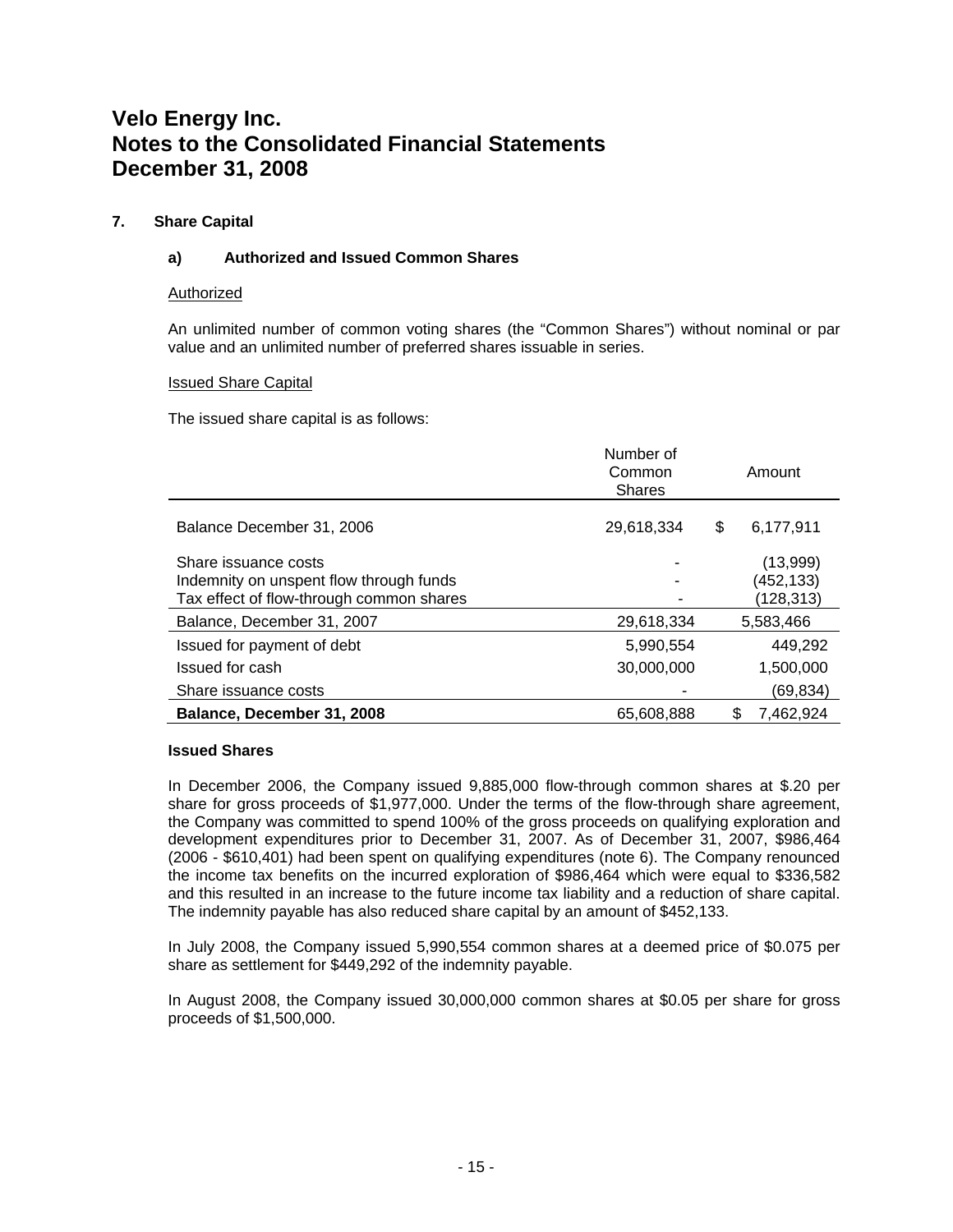# **7. Share Capital (continued**)

# **b) Escrowed Shares**

The 4,000,000 common shares issued to the founders (the "Seed Capital Shares") for a total consideration of \$500,000 were deposited with a trustee under an escrow agreement. In accordance with TSX Venture Exchange (the "Exchange") Policy 2.4., 10% of the Seed Capital Shares were released from escrow on the issuance of the Final Exchange Bulletin on June 5, 2006 (the "Initial Release") and an additional 15% will be or have been released on each of the dates which are 6 months, 18 months, 24 months, 30 months, and 36 months following the Initial Release. 600,000 common shares remain in escrow with final release on June 1, 2009.

The 3,333,334 common shares issued to purchase Velo Energy Ltd. are Value Escrow Shares. Under the Value Escrow Agreement and Exchange Policy 5.4, 10% of the Value Escrow Shares were released from escrow at the Initial Release and an additional 15% will be or have been released on each of the dates which are 6 months, 18 months, 24 months, 30 months, and 36 months following the Initial Release. 500,000 common shares remain in escrow with final release on June 1, 2009.

All common shares of the Company acquired in the secondary market prior to the completion of a Qualifying Transaction by a control Person, as defined in the policies of the Exchange, are required to be deposited in escrow.

All Common Shares deposited in escrow and to be released subject to the completion of a Qualifying Transaction will be cancelled upon the issuance of a TSX Venture Exchange bulletin delisting the Common Shares of the Company.

### **c) Incentive Stock Options**

The Company has a stock option plan where the number of common shares reserved under the plan shall not exceed 10% of the issued and outstanding common shares and the number reserved for any one individual may not exceed 5% of the issued and outstanding shares.

On February 15, 2007 the Company granted 350,000 incentive stock options to employees and consultants of the Company to purchase common shares at an exercise price of \$0.20 per share. These options expire on February 15, 2011 and vest equally at the date of grant, June 15, 2007, October 15, 2007 and February 15, 2008.

On June 1, 2006 the Company granted 1,400,000 incentive stock options to employees, consultants and directors of the Company to purchase common shares at an exercise price of \$0.30 per share. These options expire on June 2, 2011 and vest equally at the date of grant, September 30, 2006, January 31, 2007 and May 31, 2007.

In 2004, the Company granted incentive stock options to its directors and officers or to companies controlled by directors and officers of the Company to purchase up to a maximum of 900,000 of the issued and outstanding Common Shares at a price of \$0.25 per Common Shares, expiring December 12, 2009. During 2006, 800,000 of these options were exercised for cash.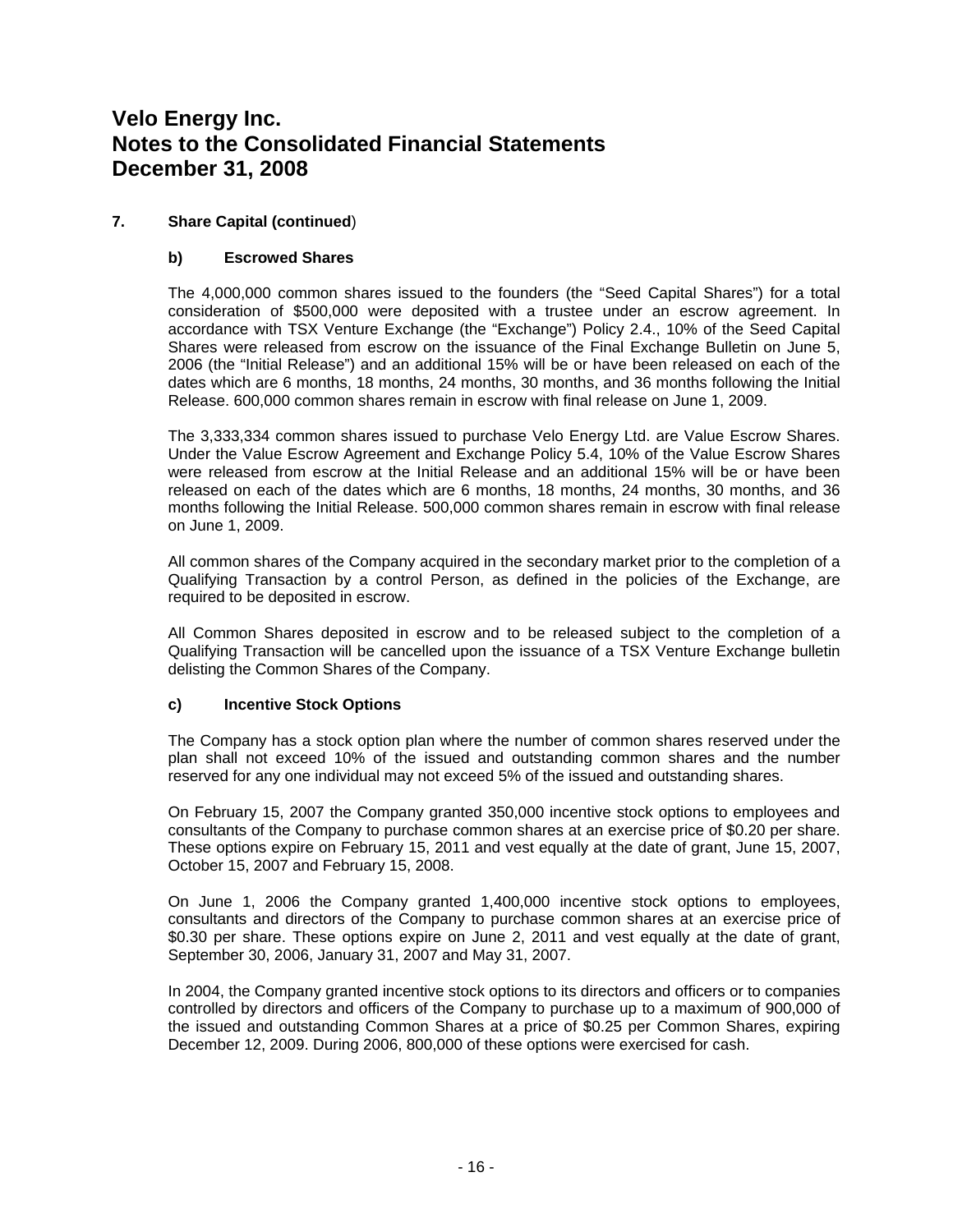# **7. Share Capital (continued)**

# **d) Incentive Stock Options (continued)**

Changes in the number of stock options, with their weighted average exercise prices, are summarized below:

|                                | December 31, 2008 |          |          | December 31, 2007 |    |          |
|--------------------------------|-------------------|----------|----------|-------------------|----|----------|
|                                |                   |          | Weighted |                   |    | Weighted |
|                                | Number of         |          | average  | Number of         |    | average  |
|                                | Options           | exercise |          | Options           |    | exercise |
|                                |                   |          | price    |                   |    | price    |
| Outstanding, beginning of year | 1,150,000         | \$       | 0.27     | 1,250,000         | \$ | 0.30     |
| Exercised                      |                   |          |          |                   |    |          |
| Forfeited                      | (700,000)         |          | 0.29     | (450,000)         |    | 0.28     |
| Granted                        |                   |          |          | 350,000           |    | 0.20     |
| Outstanding, end of the year   | 450,000           | \$       | 0.25     | 1,150,000         | \$ | 0.27     |
| Exercisable                    | 450,000           | \$       | 0.25     | 1,087,500         | \$ | 0.27     |

During the year, stock-based compensation expense was \$Nil (2007 - \$72,724) with a corresponding credit to contributed surplus. The weighted average fair value of the options granted during 2007 was \$0.07 per share. The fair value of the options was estimated using the Black-Scholes option pricing model, using a risk-free interest rate of 4.03%, expected volatility of 86%, expected life of four years and no expected dividends.

### **e) Warrants**

A summary of the status of the Company's warrants as of December 31, 2008 and changes during the year then ended is as follows:

|                            |            | December 31, 2008 |          |           | December 31, 2007 |          |
|----------------------------|------------|-------------------|----------|-----------|-------------------|----------|
|                            |            |                   | Weighted |           |                   | Weighted |
|                            | Number of  |                   | average  | Number of |                   | average  |
|                            | Warrants   | exercise          |          | Warrants  |                   | exercise |
|                            |            |                   | price    |           |                   | price    |
| Balance, beginning of year | 798,500    | \$                | 0.20     | 1,548,500 | \$                | 0.25     |
| Issued in the year         |            |                   |          |           |                   | 0.25     |
| Expired in the year        | (798, 500) |                   | 0.20     | (750,000) |                   | 0.30     |
| Exercised in the year      |            |                   |          |           |                   |          |
| Balance, end of the year   | ۰          |                   |          | 798,500   | \$                | 0.20     |

In December 2006, the Company granted the agents of the flow-through equity offering, warrants to purchase 798,500 common shares at a price of \$.20 per common share. The warrants to purchase the 798,500 common shares expired in June 2008.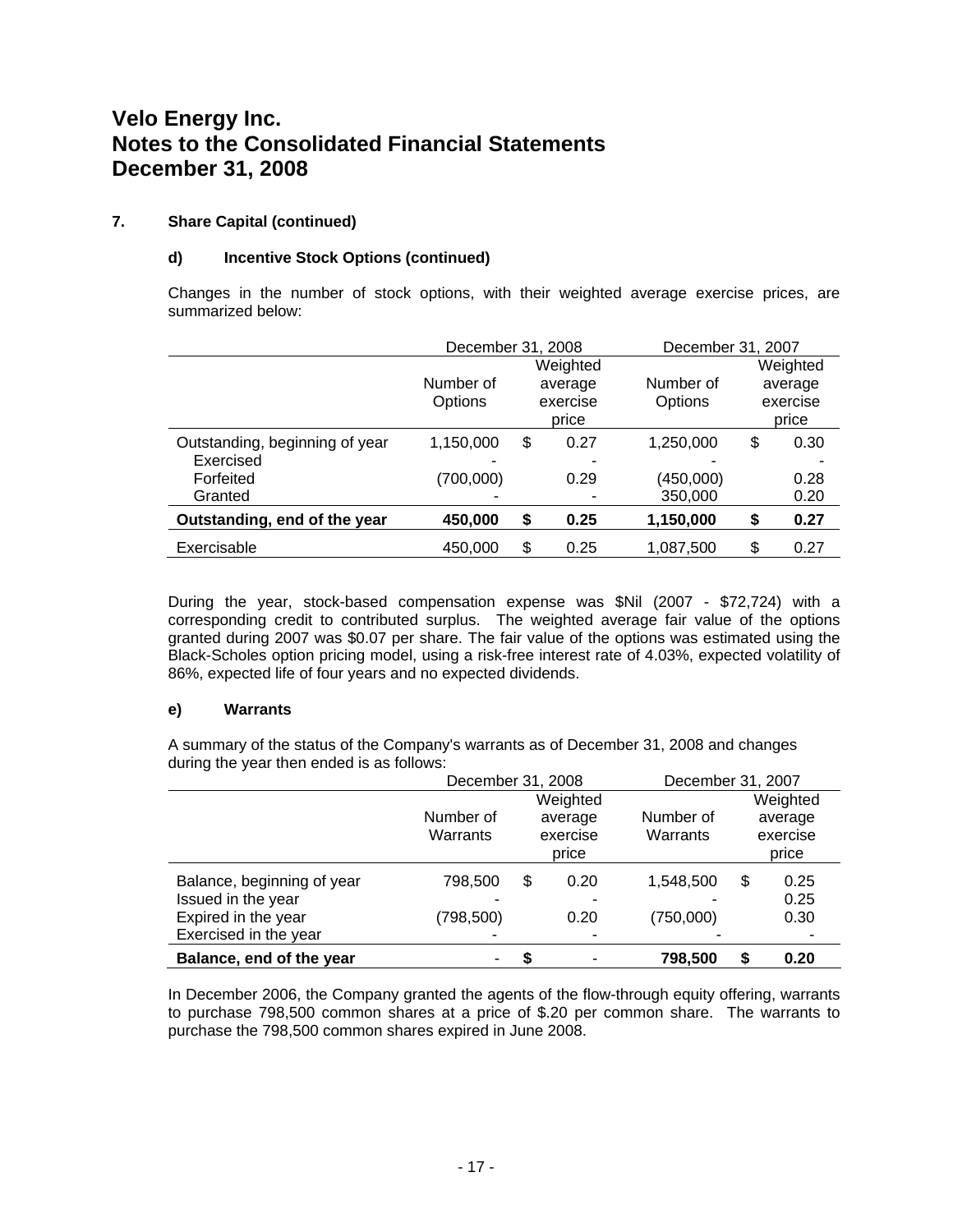#### **8. Contributed Surplus**

|                            | 2008    | 2007    |
|----------------------------|---------|---------|
| Balance, beginning of year | 240.394 | 88,920  |
| Stock-based compensation   |         | 72,724  |
| Expired agent warrants     | 48.700  | 78.750  |
| Exercised of stock options |         |         |
| Balance, end of year       | 289.094 | 240.394 |

#### **9. Future Income Tax**

The tax effects of the temporary differences that give rise to the Corporation's future tax assets and liabilities are as follows at December 31:

|                                                  | 2008          | 2007         |
|--------------------------------------------------|---------------|--------------|
|                                                  |               |              |
| Non-capital losses                               | \$<br>124,000 | 555,000<br>S |
| Capital losses                                   | 657,000       |              |
| Undeducted financing costs                       | 43,000        | 76.000       |
| Accounting value of depreciable assets less than |               |              |
| (greater than) tax value                         |               | 1,152,000    |
| Asset retirement obligations                     |               | 43,000       |
| Subtotal                                         | 824,000       | 1,826,000    |
| <b>Valuation allowances</b>                      | (824,000)     | (1,826,000)  |
| <b>Future tax assets (liabilities)</b>           |               |              |

The provision for income taxes differs from the statutory income tax rate as follows:

|                                   | 2008      | 2007           |
|-----------------------------------|-----------|----------------|
|                                   |           |                |
| Provision at statutory rates      | 263,000   | \$ (2,312,500) |
| Non-deductible items              |           |                |
| Goodwill impairment               |           | 349,000        |
| Stock based compensation          |           | 24,700         |
| Resource allowance                |           | 21,900         |
| Sale of subsidiary                | (783,000) |                |
| Indemnity payable                 |           | (153, 700)     |
| Effect of tax rate changes        | 130,000   | 176,800        |
| Change in valuation allowance     | 390,000   | 1,765,487      |
| <b>Future income tax recovery</b> |           | (128,313)      |

The Corporation has approximately \$163,000 (2007 - \$244,448) related to deductions for share issue costs in excess of amounts deducted for financial reporting purposes.

The Corporation has approximately \$478,000 (2007 - \$1,336,697) of non-capital losses, which can be applied against taxable income earned in Canada until 2028. The Company also has capital losses of \$5,050,000 which carry forward indefinitely to reduce capital gains.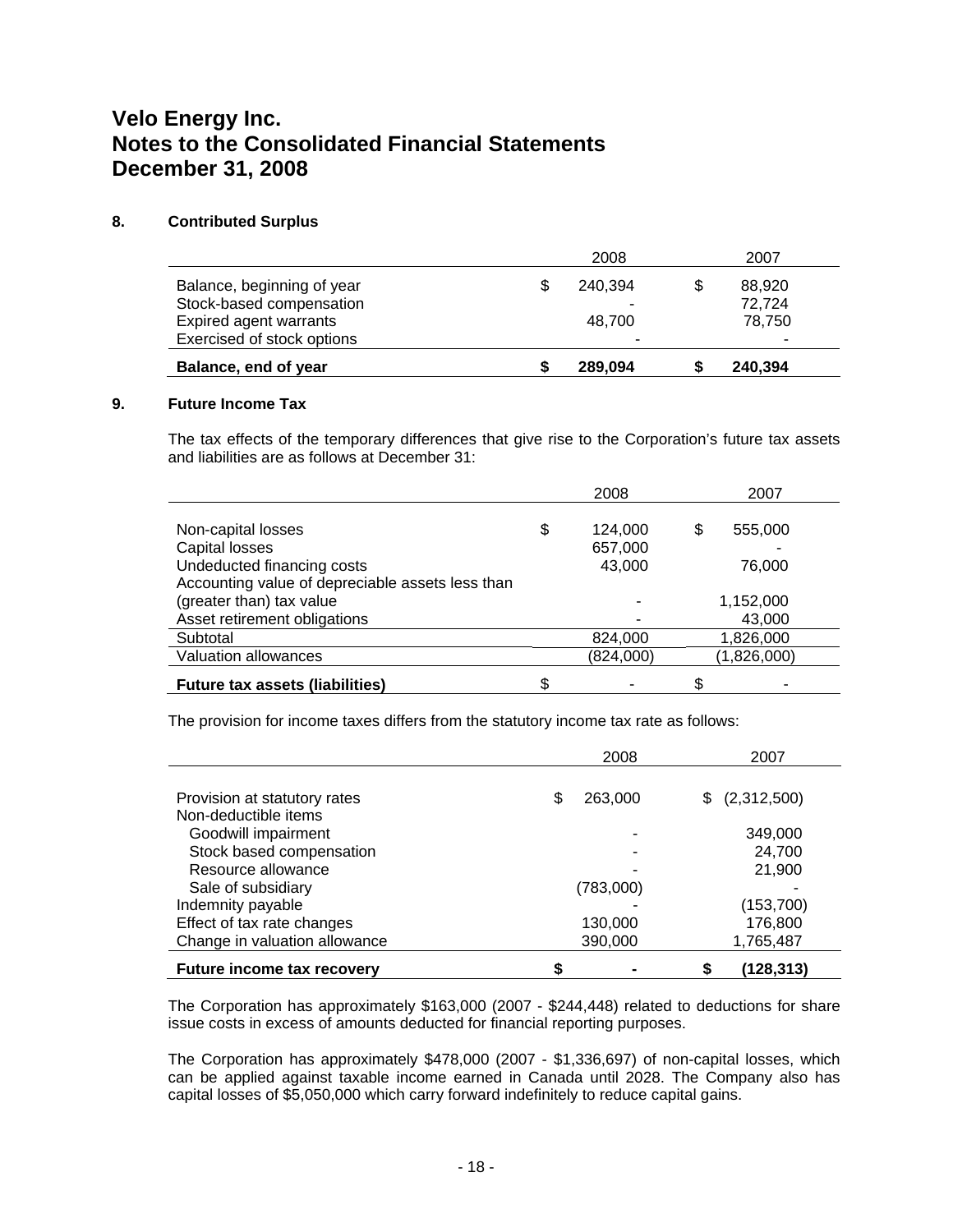### **10. Related Party Transactions**

Related party transactions are with directors and a company controlled by a director and officer of the Company. In 2008, \$2,000 in management fees was paid to a company controlled by a director of the Company (2007 – \$nil). Engineering fees of \$nil were also paid to a director of the Company (2007 - \$58,000). These transactions were in the normal course of operations and are measured at the exchange amount, being the amount of consideration established and agreed to by the related parties.

#### **11. Financial instruments:**

#### **a) Fair values**

At December 31, 2008 and 2007, the fair values of all financial instruments approximated their carrying values due to their short-term maturity.

#### **b) Credit risk**

The Company's receivables are due from companies operating in the petroleum and natural gas industry. The Company believes there is no unusual exposure as regular credit assessments are performed.

#### **c) Interest rate risk**

The Company has cash balances. The Company's current policy is to invest excess cash in redeemable guaranteed investment certificates ("GIC") issued by its banking institutions. The Company periodically monitors the investments it makes and is satisfied with the credit ratings of its banks. As of December 31, 2008, the Company's cash balance included \$1,340,000 in redeemable guaranteed investment certificates, bearing interest at 4% per annum, maturing December 4, 2010.

#### **12. Capital Management**

The Company's objectives when managing capital are to (i) safeguard the entity's ability to continue as a going concern in order to provide returns for shareholders and benefits for other stakeholders; and (ii) maintain a capital structure that provides financing options to the Company when a financing or a refinancing need arises to ensure access to capital on commercially reasonable terms, without exceeding its debt capacity.

In the management of capital, the Company includes all components of shareholders' equity in the definition of capital.

The Company manages the capital structure by monitoring its operational results against various financial scenarios prepared to reflect the changes in market and economic conditions. In order to maintain or adjust the capital structure, the Company may adjust the amount of dividends paid to shareholders, return capital to shareholders, issue debt to replace existing debt with similar or different characteristics, issue new shares, buy back shares or adjust the amount of cash and cash equivalents. The Company is not subject to any capital requirements imposed by a regulator. There were no changes in the Company's capital management policies during the period.